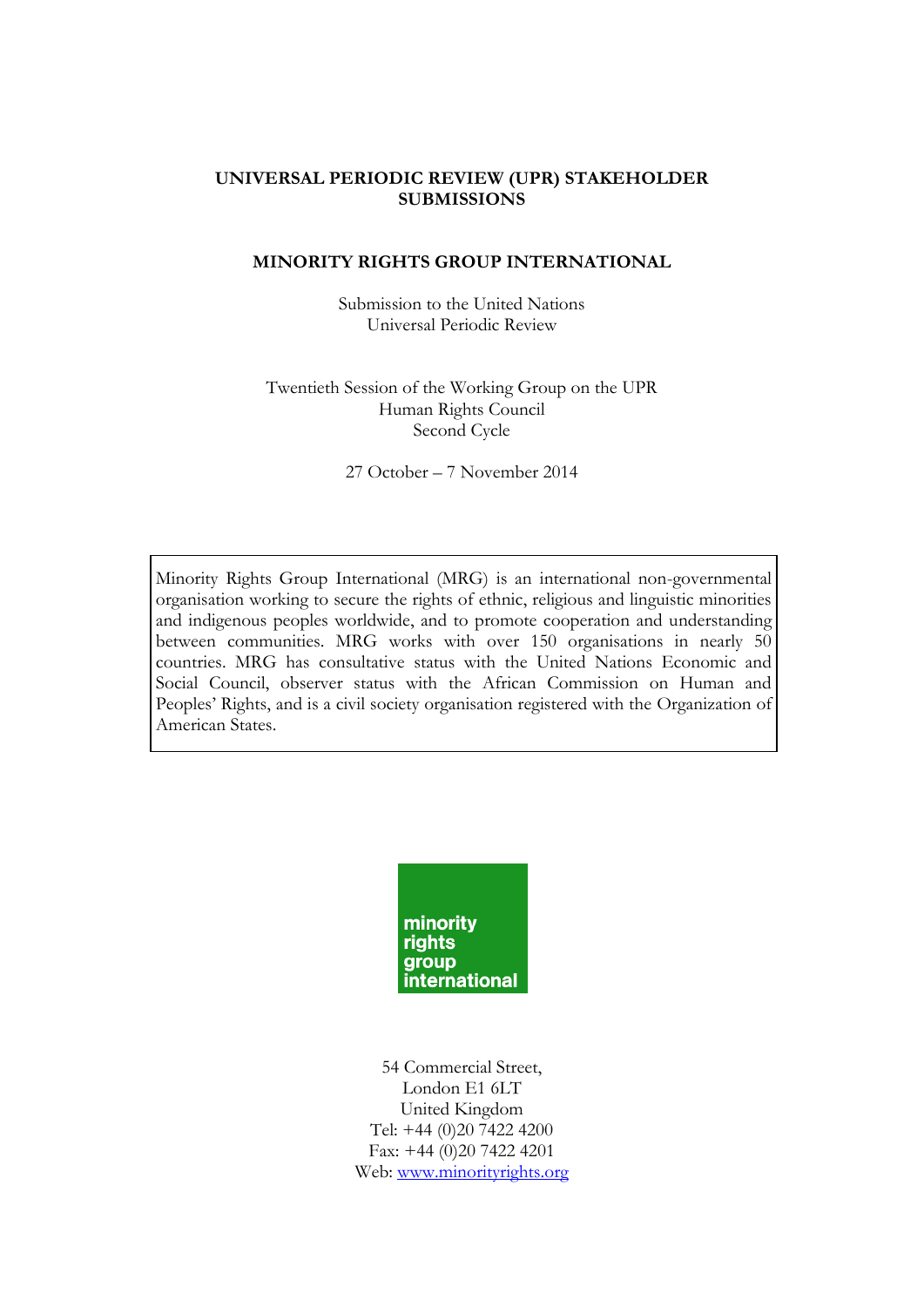# **I. Executive Summary**

1. This memorandum is submitted by Minority Rights Group International (MRG) in advance of the second periodic review of Bosnia and Herzegovina at the Human Rights Council. It addresses two crucial areas of minority rights: participation in political life and protection from discrimination. It summarises MRG's observations on the progress and shortcomings of Bosnia and Herzegovina (BiH) in relation to the implementation of relevant accepted recommendations, in particular those that relate to removing discriminatory provisions from the Constitution, ensuring effective implementation of the its domestic anti-discrimination law, and protecting the rights of minority returnee communities. This memorandum also includes MRG's recommendations on how the Working Group should encourage the government of BiH to address these issues.

# **II. Removing discriminatory provisions from the Constitution**

Recommendations accepted: 98, 99, 100, 101, 102

- 2. The political marginalisation of non-constituent citizens entrenched in the Constitution of BiH leaves minority groups with limited decision-making power in the government.<sup>1</sup> Until the Constitution and the electoral law are amended to comply with the judgment of the European Court of Human Rights (ECtHR) in the *Sejdić and Finci* case, minorities will continue to be excluded from representation in the tripartite Presidency and the House of Peoples of the Parliamentary Assembly (HoP).
- 3. Despite declared commitments from the Bosnian government that it will take the  $n$ ecessary steps to implement the judgment<sup>2</sup>, and repeated calls of the Council of Europe<sup>3</sup> and the European Union<sup>4</sup> to take such steps, to date Bosnia's political leaders have failed to reach a consensus and to amend the Constitution and election law to bring them in compliance with the judgment.

<sup>2</sup> For instance, political leaders and institutions undertook this commitment in the June 2012 Roadmap for BiH's EU membership application, and most recently in the declaration signed by the political leaders on 1 October 2013. <sup>3</sup> See for example decisions of Ministers Deputies at the 1164<sup>th</sup>, 1170<sup>th</sup>, 1172th, 1179<sup>th</sup> 1186<sup>th</sup> meeting (CM/Del/Dec(2013)1164/6;CM/Del/Dec(2013)117[0;CM/Del/OJ/DH\(2013\)1172/6;](https://wcd.coe.int/ViewDoc.jsp?id=2070845&Site=CM&BackColorInternet=C3C3C3&BackColorIntranet=EDB021&BackColorLogged=F5D383) 

<u>.</u>

<sup>1</sup> According to the Constitution and electoral law of BiH, only members of the 'Constituent Peoples' (i.e. ethnic Serbs, Croats, and Bosniak Muslims) are eligible to stand for election to the three-member Presidency and the House of Peoples. Non-constituent Bosnians, including national minorities–defined in the Constitution as 'others'– are banned from standing for election to these bodies.

[CM/Del/OJ/DH\(2013\)1179/4; CM/Del/OJ/DH\(2013\)1186/6\).](https://wcd.coe.int/ViewDoc.jsp?id=2103407&Site=CM&BackColorInternet=C3C3C3&BackColorIntranet=EDB021&BackColorLogged=F5D383)

<sup>4</sup> See for example Joint statement by High Representative/Vice President Catherine Ashton and Commissioner for Enlargement Štefan Füle at [http://www.europa.ba/News.aspx?newsid=5781&lang=EN;](http://www.europa.ba/News.aspx?newsid=5781&lang=EN) Statement of Commissioner for Enlargement Štefan Füle [http://ec.europa.eu/commission\\_2010-](http://ec.europa.eu/commission_2010-2014/fule/headlines/news/2013/04/20130411_2_en.htm)

[<sup>2014/</sup>fule/headlines/news/2013/04/20130411\\_2\\_en.htm;](http://ec.europa.eu/commission_2010-2014/fule/headlines/news/2013/04/20130411_2_en.htm) Council conclusions on Bosnia and Herzegovina, adopted on 21 October 2013, European Parliament resolution of 23 May 2013 on the 2012 Progress Report on Bosnia and Herzegovina (P7\_TA(2013)0225).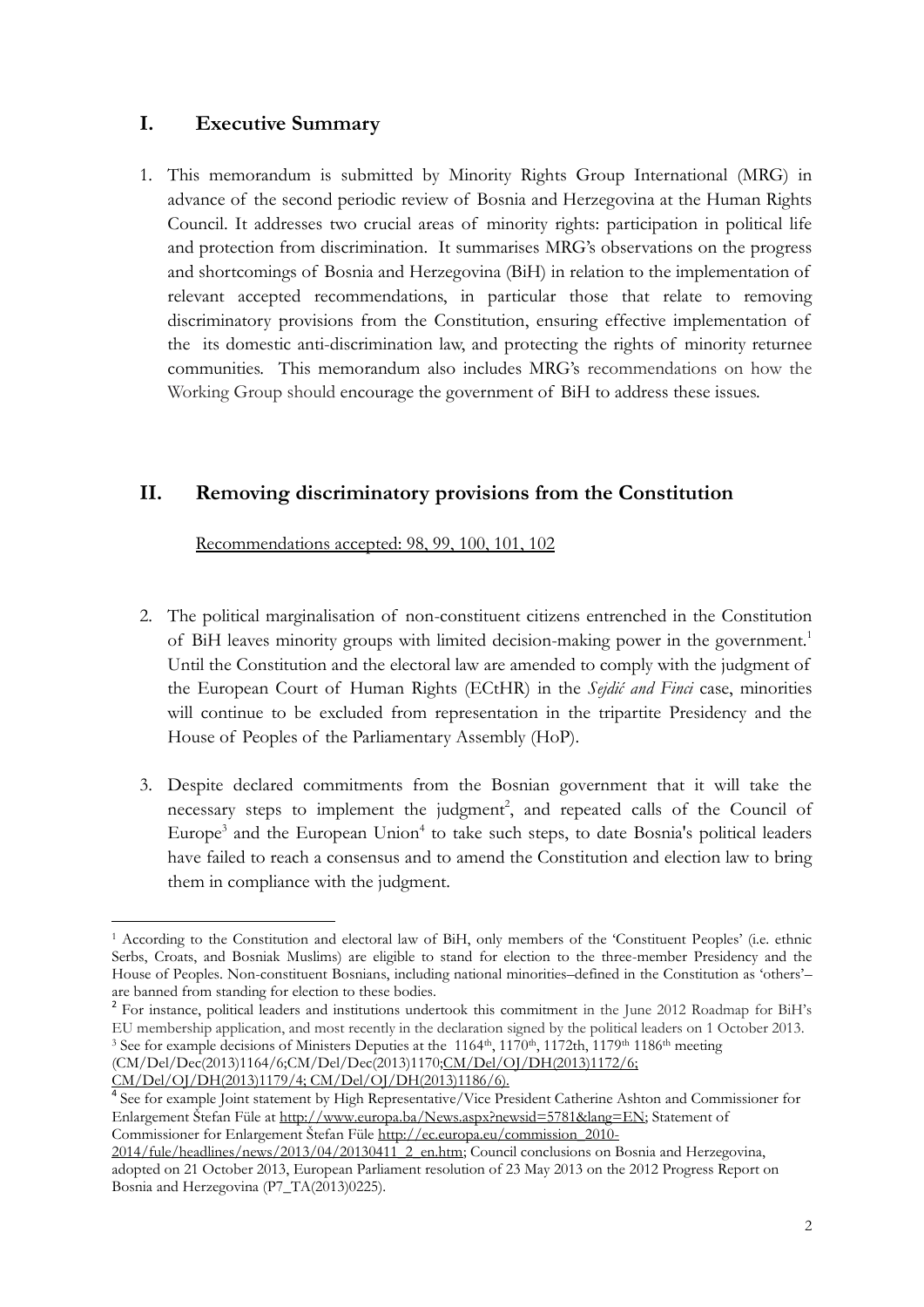- 4. If the necessary amendments are not adopted in time for the next elections a second set of national elections will take place in BiH in contravention of the European Convention on Human Rights, under a system that is considered fundamentally discriminatory by the ECtHR. This would not only undermine the legitimacy of the ECtHR but also perpetuate an unacceptable political system and put into question the legitimacy of Bosnia's future elected bodies.
- 5. Furthermore, the lack of meaningful minority representation in the political consultation process regarding the implementation of the judgment is of great concern. The *ad hoc* Joint Parliamentary Commission ('Commission') tasked with preparing amendments to implement the judgment consists of delegates from political parties, representing only Constituent Peoples. Although representatives from the Council of National Minorities of BiH can attend the Commission's sessions and present their proposals, they lack any role in decision-making of the Commission. They cannot ensure that their proposals will be considered, and they have no power to block the acceptance of proposals that are detrimental to their interests. In March 2012 the Commission temporarily suspended its activities until a multi-party political agreement is reached on the implementation of the judgment.
- 6. It seems that since the suspension of the activities of the Commission, there has been no participation of, or consultation with, minority communities affected by the proposed amendments in any of the high-level political consultations, which have involved only the main political parties representing the Constituent Peoples. Such exclusion of minorities from the implementation process will very likely lead to proposals that do not reflect the concerns of minorities and may result in amendments that do not remedy the violations outlined by the Court.
- 7. The lack of meaningful minority participation in the work of the Commission and complete lack of minority representation during the subsequent political consultations on the implementation of the judgment are not only a further manifestation of the problem of discrimination and exclusion from access to political decision-making addressed in the Court's judgment but also contrary to international and regional standards of minority rights protection.<sup>5</sup>

<sup>&</sup>lt;sup>5</sup> The right of everyone to participate in the conduct of public affairs is outlined in Article 25 of the International Covenant on Civil and Political Rights (ICCPR). The UN Declaration on the Rights of Persons Belonging to National or Ethnic, Religious and Linguistic Minorities elaborates on ICCPR Article 25 by stating that 'persons belonging to minorities have the right to participate effectively in cultural, religious, social, economic and public life' (Article 2(2)) and the right to 'participate effectively in decisions on the national, and where appropriate, regional level concerning the minority to which they belong or the regions in which they live' (Article 2(3)).

Furthermore, Article 15 of the Council of Europe's Framework Convention for the Protection of National Minorities (FCNM)<sup>5</sup> explicitly requires states "to create the conditions necessary for the effective participation of persons belonging to national cultural, social and economic life and in the public affairs, in particular those [matters] that affect them."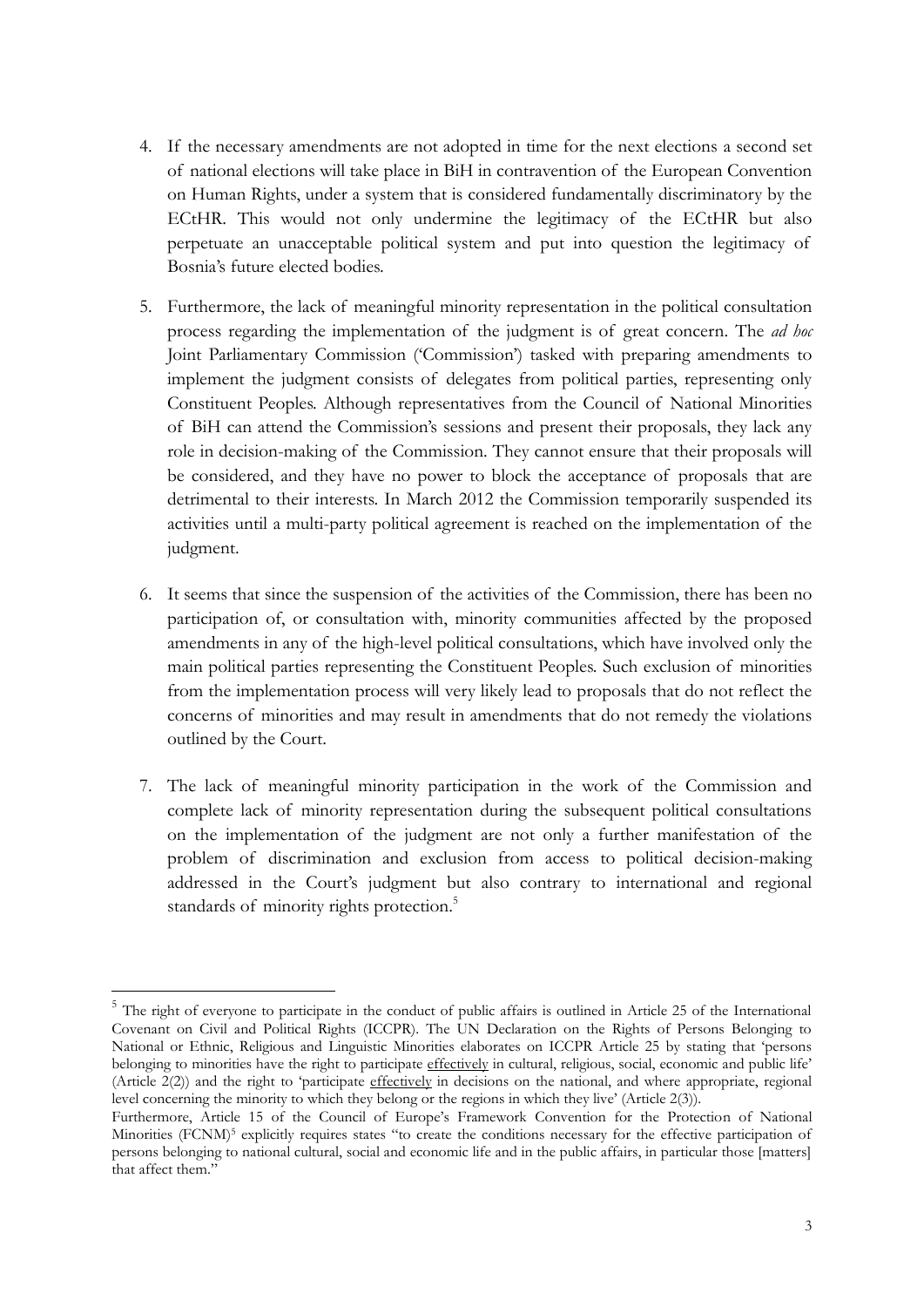8. Moreover, it should be noted that local laws and constitutions that extend similar special privileges provided in the national Constitution to the Constituent Peoples in the governments and public institutions at national, entity and cantonal levels must also be amended and brought in line with the judgment. Based on a preliminary study, in addition to the state Constitution, at least 20 laws and regulations would also need to be amended in accordance with the *Sejdić and Finci* judgment. 6

# **III. Ensuring effective implementation of the anti-discrimination law**

Recommendation accepted: 45 Recommendations partially accepted: 32 as well as 9, 10, 11, 18

- 9. The adoption of the comprehensive anti-discrimination law (ADL) in July 2009 represents an important step toward the protection of minorities from discrimination in BiH; however, it is concerning that to date only very limited measures have been taken to ensure its effective and proper implementation. While discrimination faced by members of minority communities is widespread in BiH, minorities have brought very few cases under the law.<sup>7</sup>
- 10. The weak implementation of the ADL is partly due to the general lack of understanding among the judiciary, relevant administrative authorities, the public and minority communities of the law's provisions, including the concept of both direct and indirect discrimination, the rule of shifting the burden of proof, as well as the lack of adequate protection from victimisation.
- 11. NGOs working with minority communities and engaging in litigation of discrimination cases note the difficulty of identifying suitable cases as the general public, including members of minority communities, do not properly understand the concept of discrimination and thus interpret any human rights violation as an instance of discrimination. Moreover, when discrimination occurs, since victims are often unaware of the judicial and quasi-judicial remedies available to them, they take no action to redress the violation.
- 12. Furthermore, the lack of proper protection from victimisation of participants in the proceedings is of a great concern. There have been several instances when victims of discrimination were subjected to harassment or disciplinary proceedings for making a complaint or an allegation of ethnic discrimination, and relevant bodies failed to take

<sup>&</sup>lt;sup>6</sup> Nedim Kulenovic et al., "Presuda Sejdic i Finci protiv Bosne i Hercegovine: Konkretne posljedice – prvi pregled" [The Decision in Sejdic and Finci v. Bosnia and Herzegovina: Concrete Consequences – Initial Overview], 1-2 Sveske za javno pravo (2010) 18.

<sup>7</sup> For instance, in 2012, the Department for the Elimination of All Forms of Racism of the Ombusdsman of BiH received only 30 complaints relating to ethnic discrimination and 3 complaints based on membership to a national minority. (The Institution of Human Rights Ombudsman of Bosnia and Herzegovina, *Annual Report on Occurrences of Discrimination in Bosnia and Herzegovina for 2012,* p. 13.)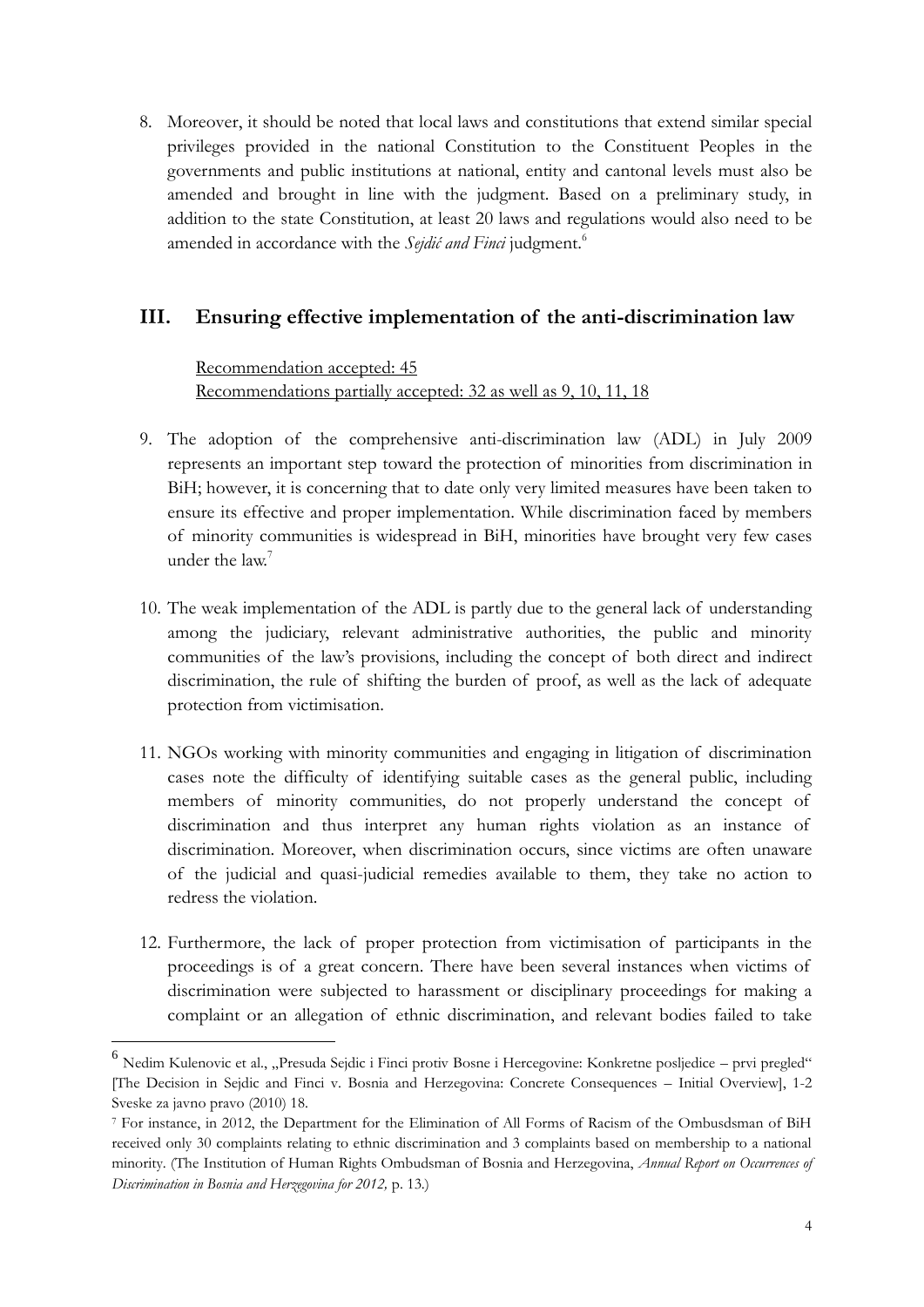proper action against the perpetrators. <sup>8</sup> Therefore, victims of discrimination are often reluctant to take their cases to court or other competent authority due to fear of victimisation.

- 13. Effective implementation of ADL is further hindered by the legal community's unfamiliarity with the law. The ADL is still not part of the law school curriculum in BiH, and legal professionals have not been trained adequately on the provisions of the ADL and their application. Lawyers and NGOs providing legal aid for victims of discrimination as well as organisations monitoring cases of discrimination note that the judicial community is still not sufficiently familiar with the provisions of the antidiscrimination law to apply them confidently; therefore, they frequently apply provisions of other laws in discrimination cases. Most of the judges still do not understand the concept of discrimination properly and are therefore unable to identify instances of discrimination. In addition, they often disregard the specific provisions of the ADL that were introduced to help victims to bring claims in discrimination cases.<sup>9</sup>
- 14. Moreover, "the central institution competent for the protection against discrimination," 10 the Institution of Human Rights Ombudsman of Bosnia and Herzegovina (Ombudsman of BiH), continues to be significantly challenged by lack of funding, capacity issues, and non-implementation of its recommendations. Due to lack of funds and resulting understaffing of the office $11$ , the citizens' accessibility to the Ombudsmen of BiH is rather limited and the office is unable to properly carry out its mandate. In particular, it lacks funds for statistical data gathering, raising public awareness about the provisions of the ADL and the role of the office in challenging discrimination, monitoring of discrimination cases in court and administrative proceedings, and carrying out proper investigations into allegations of discrimination.<sup>12</sup>

<sup>8</sup> See, for example, the cases cited in Analitika, *The Ombudsman in System of Protection against Discrimination in B&H*: *Situational Analysis and Characteristic Problems* (Sarajevo, January 2013), p. 33. 9 For example, the analysis of court practice in BiH indicates that judges often misinterpret or fail to understand

completely the rule of shifting the burden of proof in civil proceedings. In discrimination cases, once the complainant establishes facts from which it can be concluded that discrimination could have been one of the reasons for their less favorable treatment, the burden of proof shifts to the defendant to prove that discrimination did not form any part of their treatment of the complainant. However, in civil discrimination cases judges still often apply the general rule of burden of proof set out in the Code of Civil Procedure instead of those of the ADL, requiring the complainants to prove that discrimination occurred. See, for example, the cases cited in Analitika, *Judicial Protection from Discrimination in Bosnia and Herzegovina: Analysis of Laws and Practice Based on Initial Cases in the Field: Policy Brief* (Sarajevo, April 2013), p. 7.

<sup>10</sup> The Law on the Prohibition of Discrimination in BiH, *Official Gazette of BiH 59/09*, Article 7.

<sup>&</sup>lt;sup>11</sup> Due to the lack of proper funding, the staffing of the Ombudsman's office remained very limited, with only 3 staff members working for the Department for the Elimination of All Forms of Racism, and one full-time consultant working for the Department for Protection of the Rights of National, Religious and Other Minorities.

<sup>12</sup> The Institution of Human Rights Ombudsman of Bosnia and Herzegovina, *Annual Report on Occurrences of Discrimination in Bosnia and Herzegovina for 2011,* pp. 24-27; *Annual Report on Occurrences of Discrimination in Bosnia and Herzegovina for 2012,* p. 25.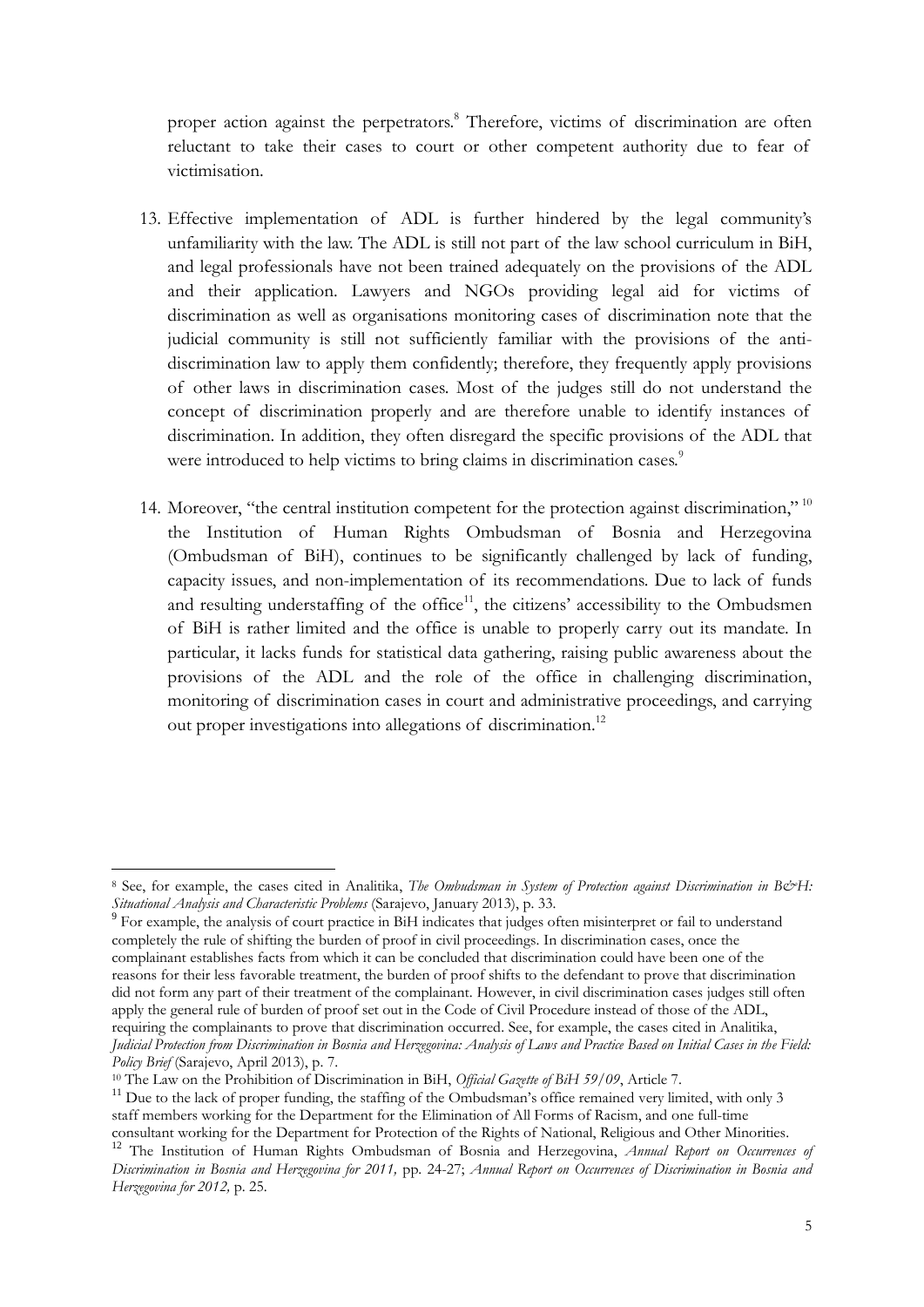### **IV. Protecting the rights of minority returnee communities<sup>13</sup>**

Recommendation accepted: 46 Recommendations partially accepted: 117, 118, 119 as well as 47, 116

- 15. It should be noted that the Constitution of BiH not only discriminates against "Others" as the ECtHR ruled in the *Sejdić and Finci case* but also disenfranchises minority returnee communities, i.e. Serbs living in the Federation of BiH (Federation) and Bosniaks and Croats living in the Republika Srpska (RS). According to the current system, unlike Croats and Bosniaks residing in the Federation, their counterparts residing in RS have no right to be elected to the tripartite Presidency and the HoP; the situation of Serbs living in the Federation is identical  $14$
- 16. Effectively, these minority returnee communities have no representation of their own in the Presidency or the HoP. This not only raises issues about discriminatory treatment in the right to vote and be elected, but it also has the effect of thwarting the principle of refugee return. If minority returnees are not able to effectively vote upon their return to their rightful homes because of voting inequalities based on ethnicity and location, they will be discouraged from returning home, where they would be second-class citizens.
- 17. The limited political representation of minority returnee communities perpetuates entrenched discrimination against them in all areas of life and is inextricably linked with broad deprivations their rights. Minority returnee communities visited by MRG in 2013 and 2014 claimed that their needs receive little attention in comparison to other communities. They noted that lack of proper infrastructure and access to basic services are long-standing problems for them while other ethnic communities in the same area do not face the same issues. Many minority returnee communities lack access to running water, proper roads, public lightning and sewage-system, and some of them live in segregated settlements far from accessible schools, work opportunities, health and other emergency services. Due to high levels of discrimination they often face difficulties in realizing their rights to education, health, social security and pensions, and above all their right to work.
- 18. Furthermore*,* integrated education remains a concern for most minority returnee communities. Some attend segregated schools—either mono-ethnic schools or ethically segregated schools under the 'two-schools under one roof system'—significantly hindering their integration. On the other hand, those who attend unified schools often find that they cannot learn their own minority language or be taught based on a *curriculum* that also promotes the knowledge of their culture, history and religion.

<sup>13</sup> The term minority returnees here refers to 'Constituent Peoples' who find themselves in the situation of being *de facto* minorities in the autonomous entities or cantons in which they live and where they face significant challenges as returnee communities.

<sup>14</sup> Another case on this particular problem is pending before the European Court of Human Rights (*Pilav vs. BiH*, Application no. 41939/07).